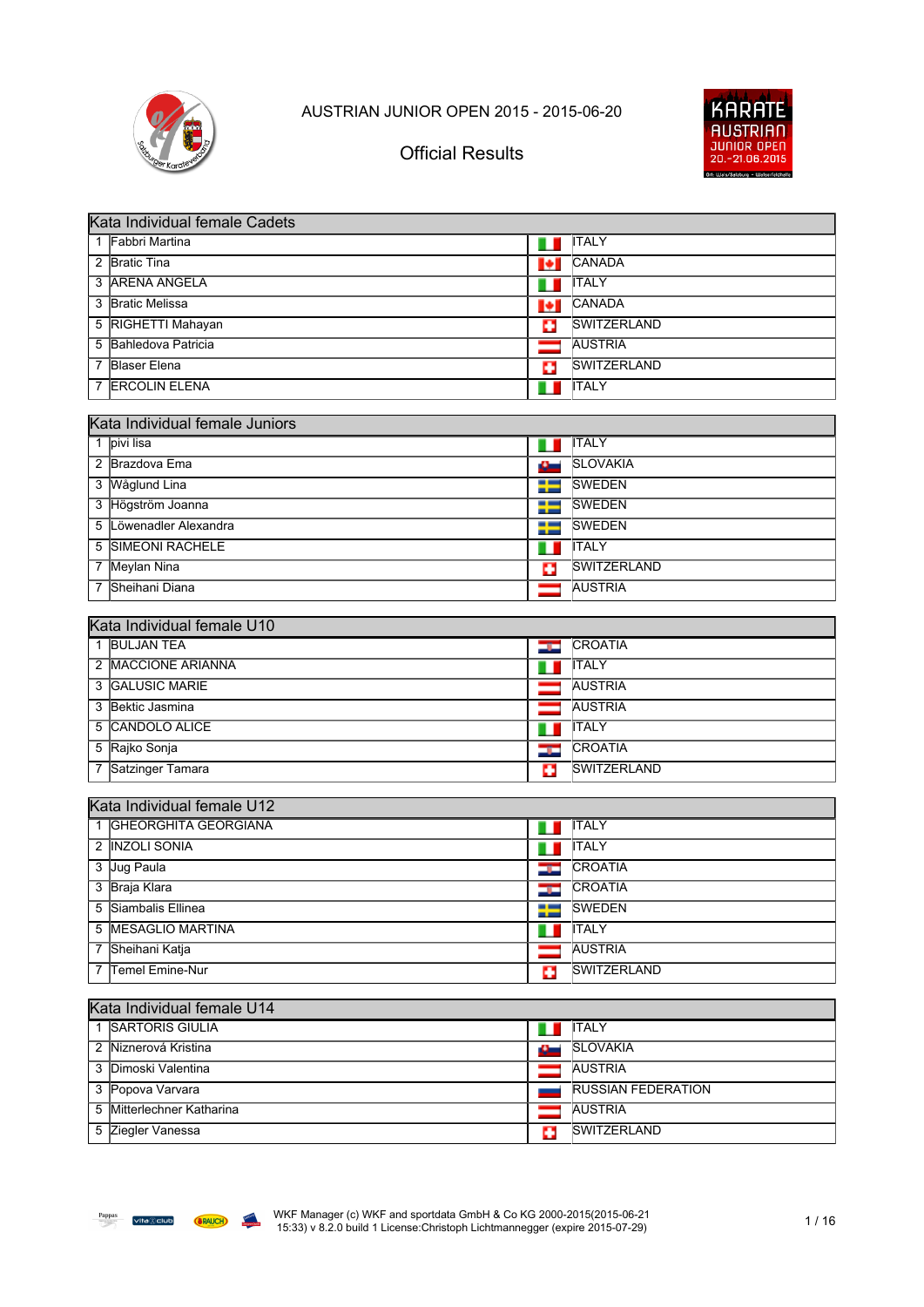



|   | Urger Karatever              | UIIIUIAI IN <del>C</del> SUIIIS | 20.-21.06.2015     |
|---|------------------------------|---------------------------------|--------------------|
|   | 7 CECCATO ALESSIA            | ш                               | <b>ITALY</b>       |
| 7 | Söllner Pia                  |                                 | <b>GERMANY</b>     |
|   |                              |                                 |                    |
|   | Kata Individual female U21   |                                 |                    |
|   | 1 VERAGUTH MARA              | ш                               | <b>SWITZERLAND</b> |
|   | 2 di_lorito alessandra       | ш                               | <b>ITALY</b>       |
| 3 | Schmid Theresa               |                                 | <b>AUSTRIA</b>     |
| 3 | Rath Jutta                   |                                 | <b>AUSTRIA</b>     |
|   | 5 Roch Katja                 |                                 | <b>GERMANY</b>     |
|   | 5 Schmidt Nathalie           | o                               | <b>SWITZERLAND</b> |
| 7 | <b>OECHSLIN Rahel</b>        | o                               | SWITZERLAND        |
|   |                              |                                 |                    |
|   | Kata Individual male Cadets  |                                 |                    |
|   | 1 Bokarica Luka              | <b>ن</b>                        | <b>CROATIA</b>     |
|   | 2 Störrlein Pascal           | c                               | <b>SWITZERLAND</b> |
|   | 3 Stocker Pietro             | o                               | <b>SWITZERLAND</b> |
|   | 3 Dzemaili Donjet            | c                               | SWITZERLAND        |
|   | 5 Spannaus Joshua            | ٠                               | <b>GERMANY</b>     |
|   | 5 Hartl Jan                  | $\epsilon$                      | <b>SLOVENIA</b>    |
| 7 | <b>Durrer Andrin</b>         | o                               | <b>SWITZERLAND</b> |
|   | 7 Weinreich Loris            |                                 | <b>GERMANY</b>     |
|   | Kata Individual male Juniors |                                 |                    |
|   | 1 Troung Khai                | ₩                               | <b>SWEDEN</b>      |
|   | 2 brescia luca               |                                 | <b>ITALY</b>       |
|   | 3 Deger Alper                |                                 | <b>AUSTRIA</b>     |
|   | 3 Pham David                 | 25                              | <b>SWEDEN</b>      |
|   | 5 Buchinger Lukas            | ═                               | <b>AUSTRIA</b>     |
| 5 | sperati andrea               |                                 | <b>ITALY</b>       |
| 7 | Schnaus Dominik              |                                 | <b>GERMANY</b>     |
|   | 7 Buchinger Christoph        |                                 | <b>AUSTRIA</b>     |
|   |                              |                                 |                    |
|   | Kata Individual male U10     |                                 |                    |
|   | 1 CALABRESE FILIPPO          | n a                             | <b>ITALY</b>       |
|   | 2 Jurčević Filip             | tari da                         | CROATIA            |
|   | 3 GIGLIO ANGELO              | m                               | <b>ITALY</b>       |
|   | 3 PRAVISANI ELIAS ELVI       | H                               | <b>ITALY</b>       |
|   | 5 CANDOLO WILLIAM            | ш                               | <b>ITALY</b>       |
|   | 5 Kühnel Henrik              |                                 | <b>AUSTRIA</b>     |
|   | 7 Fessler Jakob              |                                 | <b>AUSTRIA</b>     |
|   |                              |                                 |                    |
|   | Kata Individual male U12     |                                 |                    |
|   | 1  MACCIONE STEFANO          |                                 | <b>ITALY</b>       |
|   | 2 Tosun Emre                 |                                 | <b>AUSTRIA</b>     |
|   | 3 Tosun Cenk                 |                                 | <b>AUSTRIA</b>     |
|   | 3 PICCIONI EDOARDO           |                                 | <b>ITALY</b>       |
|   | 5 Bartel Johannes            |                                 | <b>AUSTRIA</b>     |
|   |                              |                                 |                    |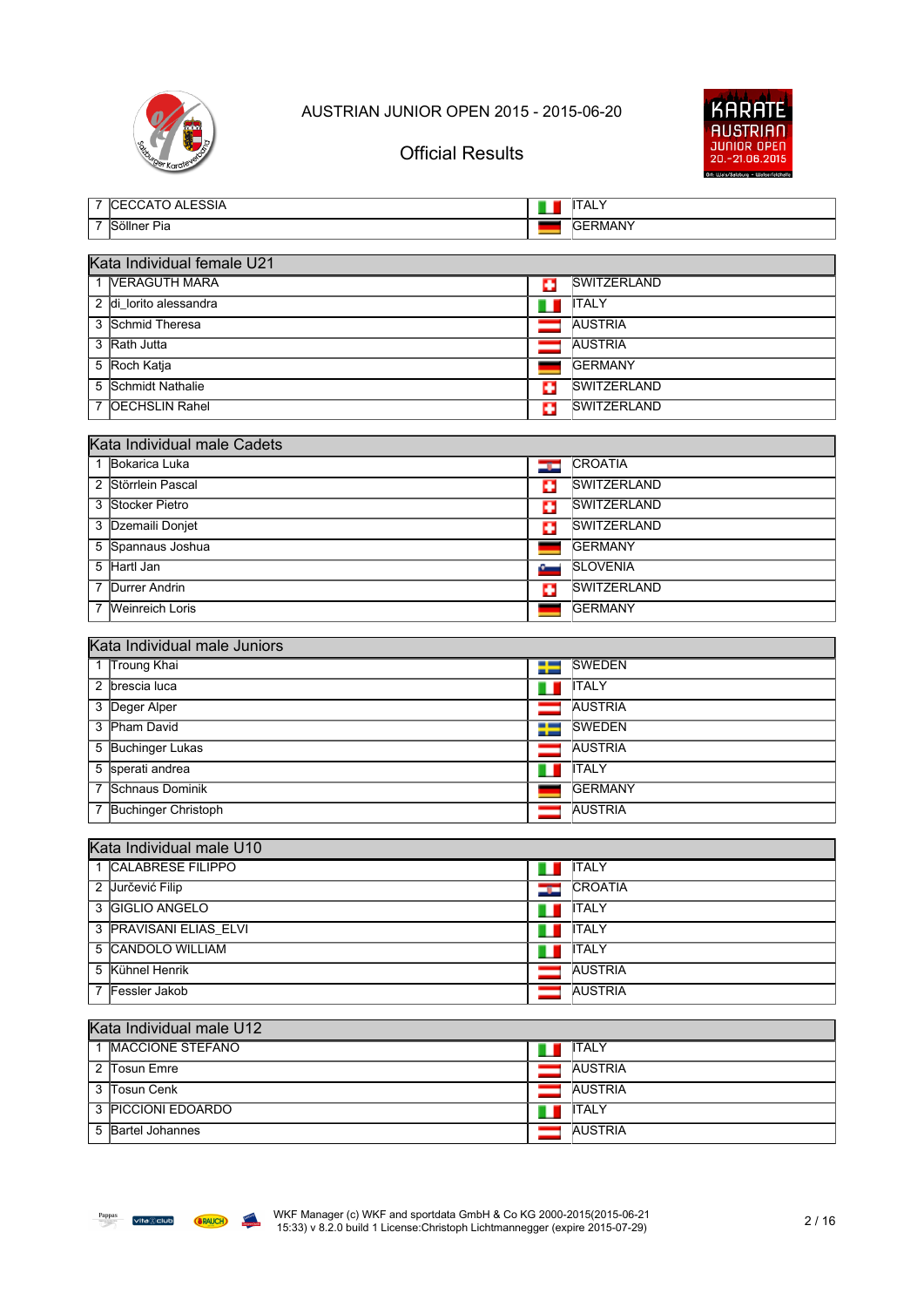



## Official Results

|   | 5 Catania Loris                     |          | <b>ITALY</b>          |  |
|---|-------------------------------------|----------|-----------------------|--|
|   | 7 Böhler Yannick                    |          | <b>AUSTRIA</b>        |  |
|   | 7 ROMANO NICHOLAS                   |          | <b>ITALY</b>          |  |
|   |                                     |          |                       |  |
|   | Kata Individual male U14            |          |                       |  |
|   | 1 BAUYON ALISON                     |          | <b>ITALY</b>          |  |
|   | 2 SIOMULIS VANGHELI                 |          | <b>ITALY</b>          |  |
|   | 3 Sterniša Nejc                     |          | <b>SLOVENIA</b>       |  |
|   | 3 Virtanen Saku                     |          | FINLAND               |  |
|   | 5 Putz Kilian                       |          | <b>AUSTRIA</b>        |  |
|   | 5 BIASIOLO_1 NICHOLAS               |          | <b>ITALY</b>          |  |
|   | 7 Kramer Tobias                     |          | <b>AUSTRIA</b>        |  |
|   | 7 Deger Attila                      |          | <b>AUSTRIA</b>        |  |
|   |                                     |          |                       |  |
|   | Kata Individual male U21            |          |                       |  |
|   | 1 Grimm Lukas                       |          | <b>GERMANY</b>        |  |
|   | 2 Berner Laurenz                    |          | <b>GERMANY</b>        |  |
| 3 | Gorjanac Manuel                     |          | <b>AUSTRIA</b>        |  |
| 3 | lena david                          |          | <b>ITALY</b>          |  |
|   | 5 Bandas Dominik                    |          | <b>CZECH REPUBLIC</b> |  |
|   | 5 Darmann Sandro                    |          | <b>AUSTRIA</b>        |  |
|   | 7 Kompek Michael                    |          | <b>AUSTRIA</b>        |  |
|   |                                     |          |                       |  |
|   | Kata Team female U10<br>1 PINZGAU   |          |                       |  |
|   | <b>GALUSIC MARIE</b>                |          | <b>AUSTRIA</b>        |  |
|   | <b>PAYR ELISA</b>                   |          |                       |  |
|   | - Stankovic Sanja<br>2 Walserfeld   | $\equiv$ | <b>AUSTRIA</b>        |  |
|   | - Köppelmaier Lena                  |          |                       |  |
|   | Moser Sarah                         |          |                       |  |
|   | Tengler Leonie                      |          |                       |  |
|   | Kata Team female U12                |          |                       |  |
|   | 1 Asia Sports Waldkraiburg          |          | <b>GERMANY</b>        |  |
|   | <b>Zinecker Marie</b>               |          |                       |  |
|   | Vlai Jessica<br>- Coskunpinar Selen |          |                       |  |
|   | 2 KARATE ZAINA 10                   | n n      | <b>ITALY</b>          |  |
|   | - CANDOLO ALICE                     |          |                       |  |
|   | MESAGLIO MARTINA<br>ZANIN MIRIAM    |          |                       |  |
|   | 3 Walserfeld                        | $\equiv$ | <b>AUSTRIA</b>        |  |
|   | Bektic Jasmina                      |          |                       |  |
|   | Cetin Ceylin                        |          |                       |  |
|   | Zovko Helena<br>3 Kara Team 1       |          | <b>AUSTRIA</b>        |  |
|   | - Grujic Emilia_1                   |          |                       |  |
|   | - Kowarik Johanna                   |          |                       |  |
|   | Nottebohm Anna                      |          |                       |  |
|   | Kata Team female U14                |          |                       |  |
|   | 1 Zanshin Split                     | نات      | CROATIA               |  |
|   |                                     |          |                       |  |

**California**<br>Designer Outlet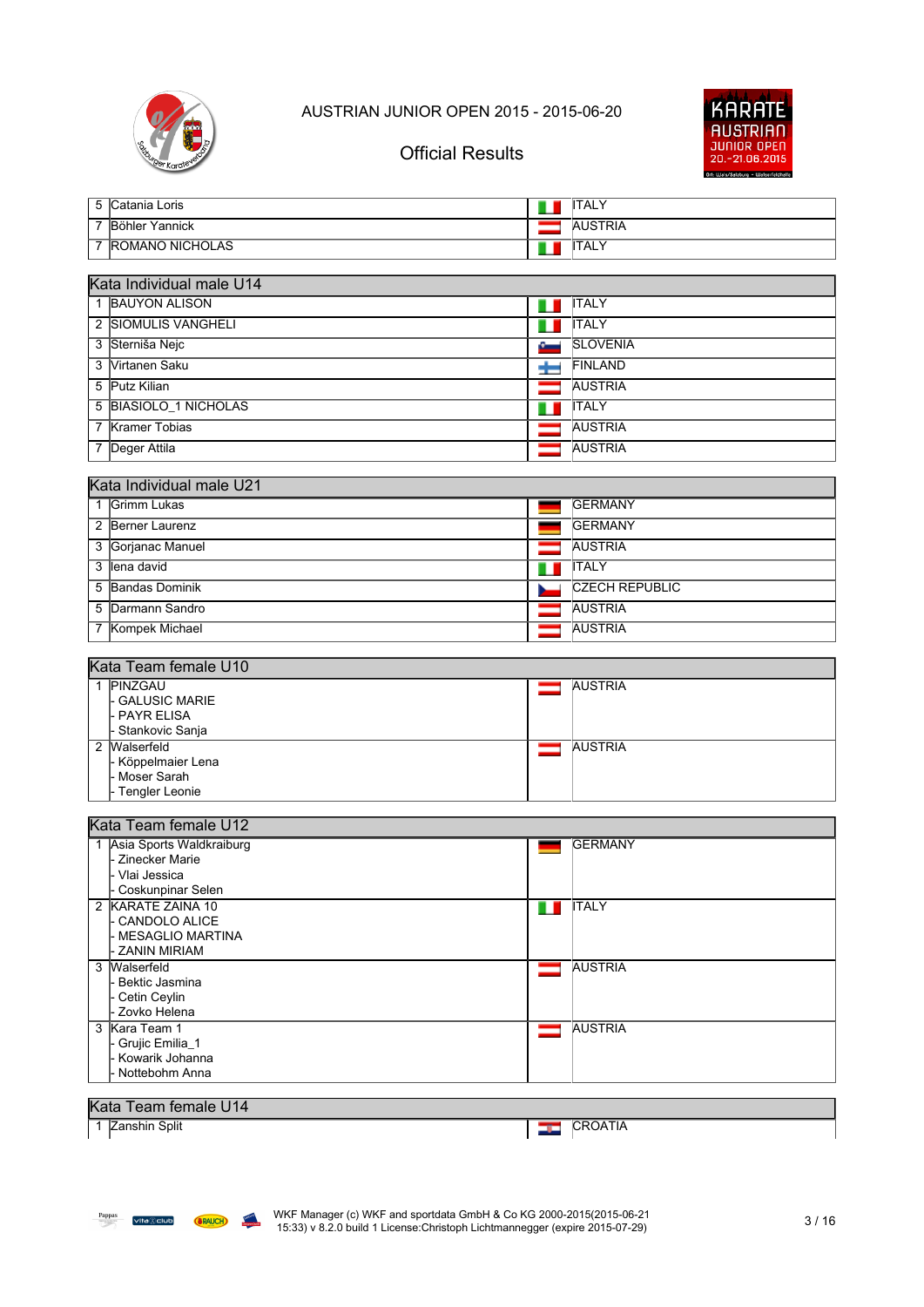

## Official Results



| Bašić Marukina                         |                            |
|----------------------------------------|----------------------------|
| Granić Morena                          |                            |
| Nuić Petra                             |                            |
| 2 PINZGAU                              | <b>AUSTRIA</b><br>=        |
| Bründlinger Leonie                     |                            |
| Lederer Anna_Caterina                  |                            |
| Reitmeier Leonie                       |                            |
| 3 asd karate do noventa                | <b>ITALY</b><br>п          |
| Capuzzo Alice                          |                            |
| <b>CECCATO ALESSIA</b>                 |                            |
| comsit 2 vanessa                       |                            |
| 3 Karate Club Loacker Recycling Götzis | <b>AUSTRIA</b><br>$\equiv$ |
| Kleinekathöfer Stella                  |                            |
| Giesinger Vanessa                      |                            |
| <b>Mathis Kristin</b>                  |                            |
| Walserfeld<br>5                        | <b>AUSTRIA</b><br>$\equiv$ |
| Cenatiempo Laura                       |                            |
| Eichinger Johanna                      |                            |
| Moser Claudia                          |                            |
|                                        |                            |
| Kata Team female U16                   |                            |
| 1 SpVgg Höhenkirchen                   | <b>GERMANY</b>             |
| Marx Judith                            |                            |
| Meyer Lisa                             |                            |
| Worel Anna-Lena                        |                            |
| Walserfeld<br>2                        | <b>AUSTRIA</b><br>═        |
| Sheihani Alia                          |                            |
| Noisternigg Sarah                      |                            |
| Sheihani Katja                         |                            |
|                                        |                            |
| Kata Team female U18                   |                            |
| 1 Sweden National Team                 | <b>SWEDEN</b><br>Ŧ         |
| - Högström Joanna                      |                            |
| Löwenadler Alexandra                   |                            |
| Wåglund Lina                           |                            |
| 2 asd karate do noventa                | <b>ITALY</b><br>п.         |
| <b>ERCOLIN ELENA</b>                   |                            |
| <b>CORTIVO GAIA</b>                    |                            |
| <b>ARENA ANGELA</b>                    |                            |
|                                        |                            |
| Kata Team female U21                   |                            |
| 1 sweden National Team                 | <b>SWEDEN</b><br>╄         |
| Högström Joanna                        |                            |
| Löwenadler Alexandra                   |                            |
| - Wåglund Lina                         |                            |
| 2 Walserfeld                           | <b>AUSTRIA</b>             |
| Hollweger Anja                         |                            |
| Priewasser Julia                       |                            |
| Sheihani Diana                         |                            |

 $Pappas$  vita $\circledR$  club **SRAUCH Capture** Outer

3 TSV Trostberg Bakay Larisa Roch Katja - Wagner Lisa

1 PINZGAU

Kata Team male U10

Subotic Dalibor Schütter Simon Noori Shahriar

2 PINZGAU AUSTRIA

GERMANY

 $\equiv$ 

AUSTRIA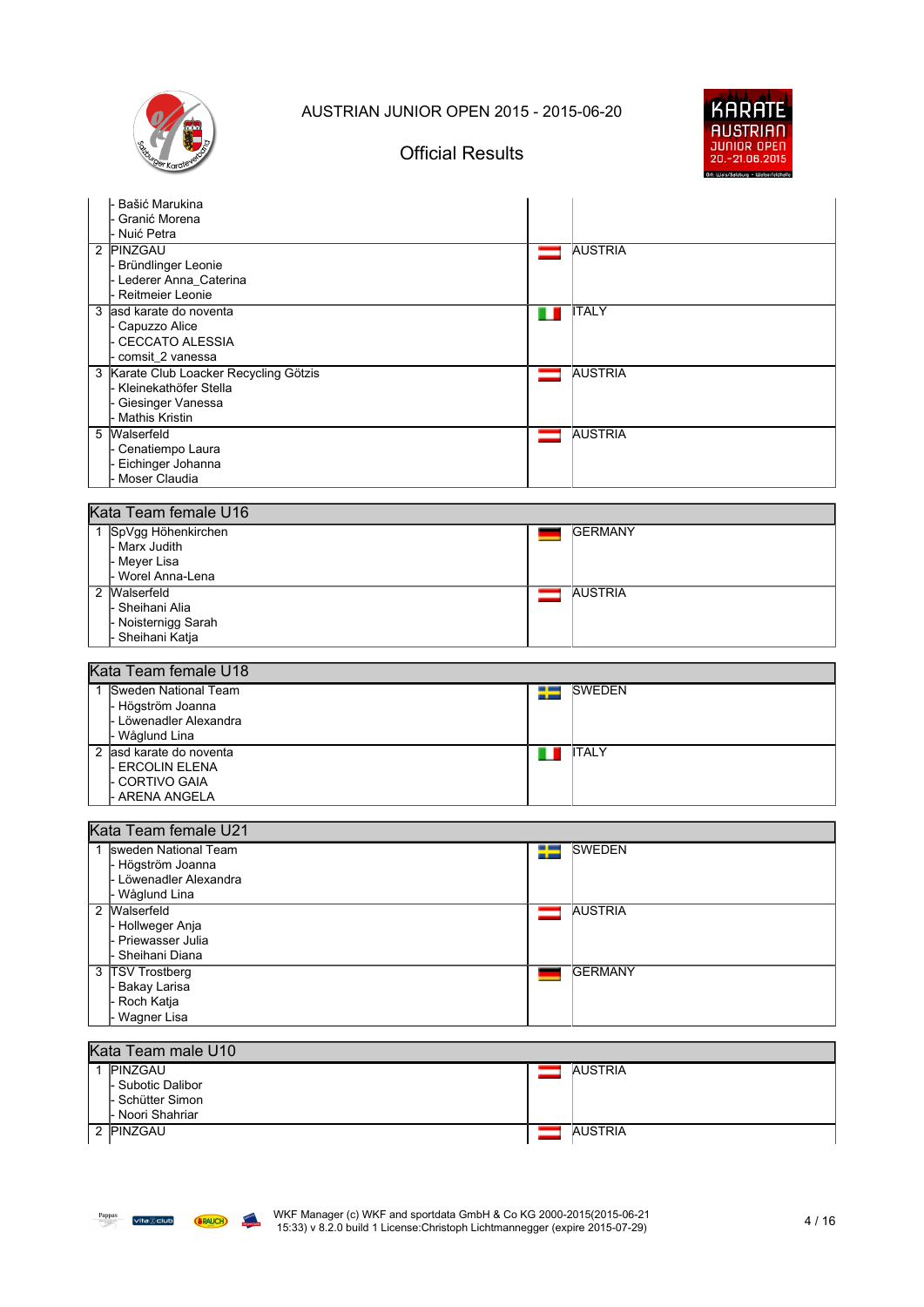

## Official Results



| - Sumetzberger Liam<br>- Sluganovic Leonardo<br>I- Franzel Kilian |                |
|-------------------------------------------------------------------|----------------|
| 3 Walserfeld                                                      | <b>AUSTRIA</b> |
| - Milojevic Mihael                                                |                |
| - Hufnagel Sebastian                                              |                |
| I- Ebner Luca                                                     |                |

#### Kata Team male U12

| <b>KIDO</b><br>l- Bartel Johannes<br>l- Tosun Cenk<br>l- Tosun Emre                        | <b>AUSTRIA</b> |  |
|--------------------------------------------------------------------------------------------|----------------|--|
| 2 PINZGAU<br>l- BATINIC DAVID<br>l hölzl thomas<br>l- HÖRL CHRISTOPH                       | <b>AUSTRIA</b> |  |
| 3 lasd karate do noventa<br>l- GATTI TOMMASO<br>l- Catania Loris<br>- berlingerio_2 jacopo | <b>ITALY</b>   |  |

| Kata Team male U14                                                                                               |                     |  |  |
|------------------------------------------------------------------------------------------------------------------|---------------------|--|--|
| 1 lasd karate do noventa<br><b>BIASIOLO 1 NICHOLAS</b><br><b>ERCOLIN MICHAEL</b>                                 | <b>ITALY</b><br>. . |  |  |
| - MACCIONE STEFANO<br>2 GLC BUSHIDO PERUGIA<br><b>BAUYON ALISON</b><br>- PICCIONI EDOARDO<br>- SIOMULIS VANGHELI | <b>ITALY</b><br>. . |  |  |
| 3 Kara Team 2<br>- Kowarik Matthias<br>Hinterbuchner Dominik<br>- Fessler Florian                                | <b>AUSTRIA</b>      |  |  |
| 3  LZ Vorarlberg<br>- Wechner Matthias<br>- Schneider Lukas<br>Deger Attila                                      | <b>AUSTRIA</b>      |  |  |
| 5 Schwanenstadt Falcons U14<br><b>Riedl Alexander</b><br>Kramer Tobias<br><b>Besic Enes</b>                      | <b>AUSTRIA</b>      |  |  |
| 5 KD Straubing<br>Eisenmann Stefan<br>- Platkov Alexander<br>- Willach Lukas                                     | <b>GERMANY</b>      |  |  |

#### Kata Team male U16

| SKU Team 2<br>- Ujihara Yuki<br>l- Stocker Pietro<br>l- Durrer Andrin        |  | <b>ISWITZERLAND</b> |
|------------------------------------------------------------------------------|--|---------------------|
| 2 Altmünster 1<br>I- Leithner Nikolaus<br>l- Putz Kilian<br>l- Shonthu Aazif |  | <b>AUSTRIA</b>      |
| Kata Team male 1118                                                          |  |                     |

### Kata Team male U18

1 WG Wels-Hofsteig **AUSTRIA**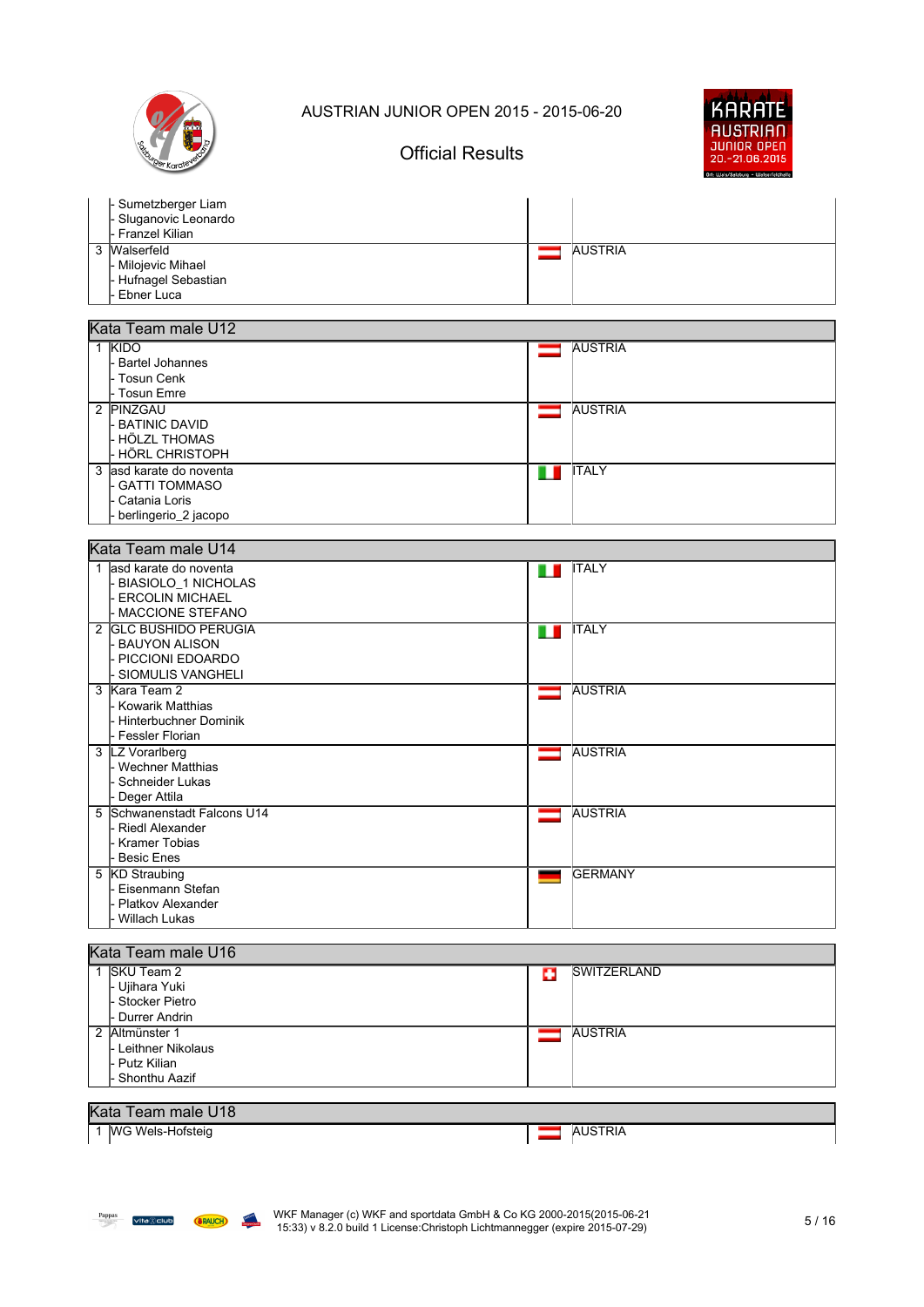

## Official Results



|   | <b>Buchinger Lukas</b><br><b>Buchinger Christoph</b><br><b>Forster Vincent</b>         |          |                                                                                                                                                                                                                                                                                                                                                                                                                                                                                            |
|---|----------------------------------------------------------------------------------------|----------|--------------------------------------------------------------------------------------------------------------------------------------------------------------------------------------------------------------------------------------------------------------------------------------------------------------------------------------------------------------------------------------------------------------------------------------------------------------------------------------------|
|   | 2 SKU Team 1<br>PETRONE ALESSIO<br>Castro Ricardo<br><b>BEUTLER STEVEN</b>             | o        | <i><b>ISWITZERLAND</b></i>                                                                                                                                                                                                                                                                                                                                                                                                                                                                 |
|   | 3 asd karate do noventa<br><b>BORGATO DAVIDE</b><br><b>GACIC DEJAN</b><br>brescia luca | . .      | <b>ITALY</b>                                                                                                                                                                                                                                                                                                                                                                                                                                                                               |
|   | 3  LZ Vorarlberg<br>Deger Alper<br>Schwendinger Tobias<br><b>Wagner Oliver</b>         |          | <b>AUSTRIA</b>                                                                                                                                                                                                                                                                                                                                                                                                                                                                             |
|   | Kata Team male U21                                                                     |          |                                                                                                                                                                                                                                                                                                                                                                                                                                                                                            |
|   | 1 Region Usti<br>- Vavřička Jakub<br>Branda Šimon<br><b>Bandas Dominik</b>             |          | CZECH REPUBLIC                                                                                                                                                                                                                                                                                                                                                                                                                                                                             |
|   | Kumite Individual female Cadets +54                                                    |          |                                                                                                                                                                                                                                                                                                                                                                                                                                                                                            |
|   | 1 Bratic Melissa                                                                       | Ы        | <b>CANADA</b>                                                                                                                                                                                                                                                                                                                                                                                                                                                                              |
|   | 2 Maksimovic Marijana                                                                  |          | <b>AUSTRIA</b>                                                                                                                                                                                                                                                                                                                                                                                                                                                                             |
|   | 3 Izelaar Tanya                                                                        |          | <b>INETHERLANDS</b>                                                                                                                                                                                                                                                                                                                                                                                                                                                                        |
|   | 3 Schratter Kim                                                                        | ш        | <b>SWITZERLAND</b>                                                                                                                                                                                                                                                                                                                                                                                                                                                                         |
| 5 | Fučik Laura                                                                            | sp.      | <b>CROATIA</b>                                                                                                                                                                                                                                                                                                                                                                                                                                                                             |
|   | 5 Grizelj Klara                                                                        | دود      | <b>CROATIA</b>                                                                                                                                                                                                                                                                                                                                                                                                                                                                             |
| 7 | Lindström Madeleine                                                                    | --<br>-- | <b>SWEDEN</b>                                                                                                                                                                                                                                                                                                                                                                                                                                                                              |
| 7 | Ceper Gizem_Nur                                                                        | - 1<br>п | <b>DENMARK</b>                                                                                                                                                                                                                                                                                                                                                                                                                                                                             |
|   |                                                                                        |          |                                                                                                                                                                                                                                                                                                                                                                                                                                                                                            |
|   | Kumite Individual female Cadets -47                                                    |          |                                                                                                                                                                                                                                                                                                                                                                                                                                                                                            |
|   | 1 VAN_DER_EERDEN JAYDIN                                                                |          | NETHERLANDS<br><b>CROATIA</b>                                                                                                                                                                                                                                                                                                                                                                                                                                                              |
|   | 2 Vukoja Lea<br>3 Hjerrild Mille_Lennie                                                | درند     | <b>DENMARK</b>                                                                                                                                                                                                                                                                                                                                                                                                                                                                             |
|   | 3 Bianchetti Milena                                                                    | ₩        | <b>SWITZERLAND</b>                                                                                                                                                                                                                                                                                                                                                                                                                                                                         |
|   | <b>PULEGA MATILDA</b>                                                                  | o        | <b>ITALY</b>                                                                                                                                                                                                                                                                                                                                                                                                                                                                               |
| 5 | <b>MAGANUCO FEDERICA</b>                                                               |          | <b>ITALY</b>                                                                                                                                                                                                                                                                                                                                                                                                                                                                               |
| 5 | 7 Schicchi Federica                                                                    |          | $\blacksquare$ $\blacksquare$ $\blacksquare$ $\blacksquare$ $\blacksquare$ $\blacksquare$ $\blacksquare$ $\blacksquare$ $\blacksquare$ $\blacksquare$ $\blacksquare$ $\blacksquare$ $\blacksquare$ $\blacksquare$ $\blacksquare$ $\blacksquare$ $\blacksquare$ $\blacksquare$ $\blacksquare$ $\blacksquare$ $\blacksquare$ $\blacksquare$ $\blacksquare$ $\blacksquare$ $\blacksquare$ $\blacksquare$ $\blacksquare$ $\blacksquare$ $\blacksquare$ $\blacksquare$ $\blacksquare$ $\blacks$ |
|   |                                                                                        |          |                                                                                                                                                                                                                                                                                                                                                                                                                                                                                            |
|   | Kumite Individual female Cadets -54                                                    |          |                                                                                                                                                                                                                                                                                                                                                                                                                                                                                            |
|   | 1 Hirt Silvia                                                                          | ю        | SWITZERLAND                                                                                                                                                                                                                                                                                                                                                                                                                                                                                |
|   | 2 Brunori Veronica                                                                     |          | <b>ITALY</b>                                                                                                                                                                                                                                                                                                                                                                                                                                                                               |
|   | 3 Haberl Urša                                                                          |          | <b>SLOVENIA</b>                                                                                                                                                                                                                                                                                                                                                                                                                                                                            |
|   | 3 Kuhnen Nashka                                                                        |          | NETHERLANDS                                                                                                                                                                                                                                                                                                                                                                                                                                                                                |
|   | 5 Lindstrom Nathalie                                                                   | ₩        | <b>SWEDEN</b>                                                                                                                                                                                                                                                                                                                                                                                                                                                                              |
|   | 5 MURABITO NICOLE                                                                      | ш        | <b>ITALY</b>                                                                                                                                                                                                                                                                                                                                                                                                                                                                               |
| 7 | Salerno Noemi                                                                          | o        | <b>SWITZERLAND</b>                                                                                                                                                                                                                                                                                                                                                                                                                                                                         |
| 7 | <b>BRAVO ANNA</b>                                                                      | n n      | <b>ITALY</b>                                                                                                                                                                                                                                                                                                                                                                                                                                                                               |

**California**<br>Designer Outlet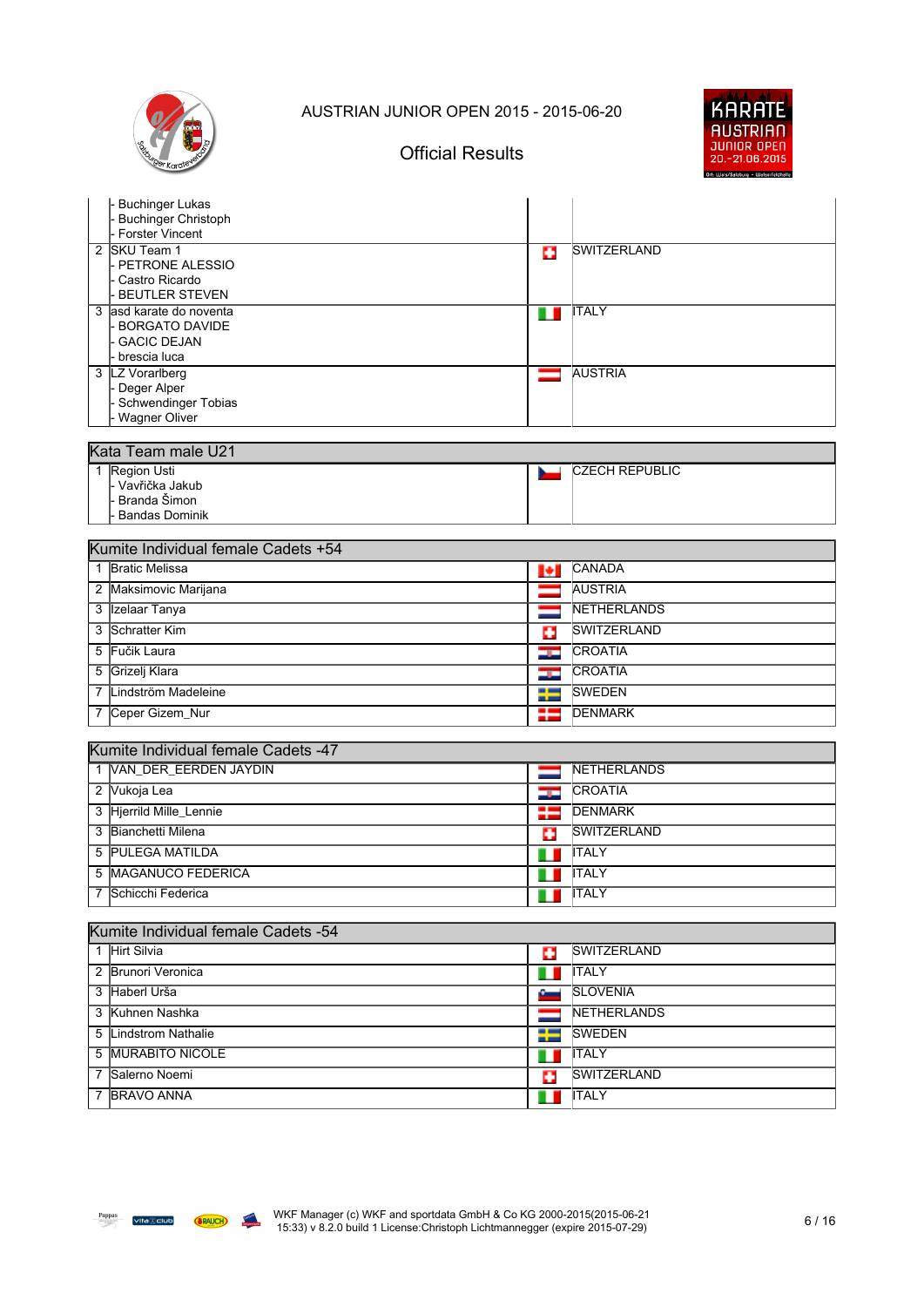

## Official Results



|                | Kumite Individual female Juniors +59 |                          |                    |  |  |
|----------------|--------------------------------------|--------------------------|--------------------|--|--|
|                | 1 BONJOUR Pauline                    | п                        | SWITZERLAND        |  |  |
|                | 2 Reil Martina                       | -                        | <b>GERMANY</b>     |  |  |
|                | 3 <b>DREASSI CATERINA</b>            | ш                        | <b>ITALY</b>       |  |  |
| 3              | Granić Antea                         | در                       | <b>CROATIA</b>     |  |  |
| 5              | <b>Ulluri Dielza</b>                 | o                        | SWITZERLAND        |  |  |
| 5              | Shumko Anastasiya                    |                          | <b>ITALY</b>       |  |  |
|                | 7 Sejdijaj Drenusha                  | Ф                        | <b>SWITZERLAND</b> |  |  |
|                | 7 Kalajdjic Jelena                   | *                        | <b>AUSTRALIA</b>   |  |  |
|                |                                      |                          |                    |  |  |
|                | Kumite Individual female Juniors -48 |                          |                    |  |  |
| $\mathbf{1}$   | <b>Moric Vivien</b>                  | $\overline{\phantom{0}}$ | <b>AUSTRIA</b>     |  |  |
|                | 2 Kurer Chiara                       | Ð                        | <b>SWITZERLAND</b> |  |  |
|                | Kumite Individual female Juniors -53 |                          |                    |  |  |
|                | 1 Schärer Maya                       | Ð                        | <b>SWITZERLAND</b> |  |  |
|                | 2 Haberl Barbara                     | ست                       | <b>SLOVENIA</b>    |  |  |
|                | 3 Nilsson Anna-Johanna               | ╄                        | <b>SWEDEN</b>      |  |  |
| 3              | CAVALLARO FRANCESCA                  |                          | <b>ITALY</b>       |  |  |
| 5              | LANZONE ELEONORA                     |                          | <b>ITALY</b>       |  |  |
| 5              | Schincariol Alexa                    |                          | <b>ITALY</b>       |  |  |
| 7              | bachis alessia                       | ш                        | <b>ITALY</b>       |  |  |
|                |                                      |                          |                    |  |  |
|                | Kumite Individual female Juniors -59 |                          |                    |  |  |
|                | 1 maffini sahara                     | Ш                        | <b>ITALY</b>       |  |  |
|                | 2 Barac Marina                       | درد                      | <b>CROATIA</b>     |  |  |
|                | 3 Pappapicco Alessia                 | ш                        | <b>ITALY</b>       |  |  |
| 3              | Dokter Sanne                         | B                        | <b>SWITZERLAND</b> |  |  |
| 5              | Vorderleitner Nina                   |                          | <b>AUSTRIA</b>     |  |  |
| 5              | Radjenovic Nina                      | Œ                        | SWITZERLAND        |  |  |
| $\overline{7}$ | Gojak Amila                          |                          | <b>AUSTRIA</b>     |  |  |
| 7              | Capolupo Ilaria                      |                          | <b>ITALY</b>       |  |  |
|                | Kumite Individual female U12 +140    |                          |                    |  |  |
|                | 1 Thomas Charlotte                   | $\pm$                    | ENGLAND            |  |  |
|                | 2 Zivkovic Katarina                  | <u>ist</u>               | <b>CROATIA</b>     |  |  |
|                | 3 Seufert Miriam                     |                          | <b>GERMANY</b>     |  |  |
|                | 3 ULIVI ALICE                        |                          | <b>ITALY</b>       |  |  |
|                | 5 Kleinekathöfer Stella              |                          | <b>AUSTRIA</b>     |  |  |
|                | 5 Sheihani Katja                     |                          | <b>AUSTRIA</b>     |  |  |
|                | 7 Lehner Alissa                      |                          | <b>AUSTRIA</b>     |  |  |
| 7              | COSTANTINI SABRINA                   |                          | <b>ITALY</b>       |  |  |
|                |                                      |                          |                    |  |  |
|                | Kumite Individual female U12 -140    |                          |                    |  |  |

| Snajder Darija   | - | <b>CROATIA</b>      |
|------------------|---|---------------------|
| Zani Elena       | ш | ITALY               |
| Satzinger Tamara |   | <b>ISWITZERLAND</b> |

**Capture** Outer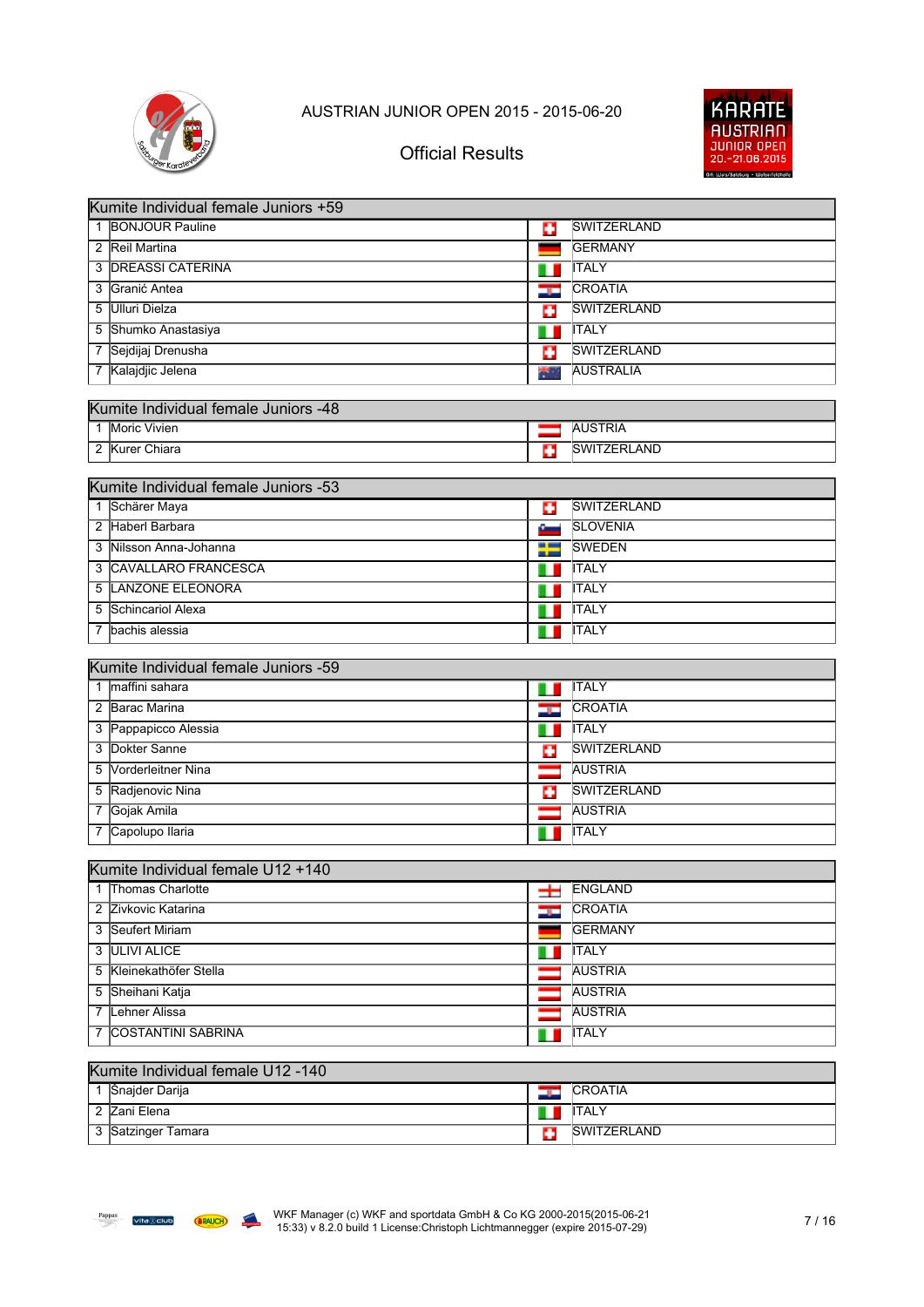



## Official Results

| 3 Grujic Emilia 1     | <b>AUSTRIA</b>  |
|-----------------------|-----------------|
| 5 Siambalis Ellinea   | <b>SWEDEN</b>   |
| 5 Bontempi Anna_Bruna | <b>IITALY</b>   |
| 7 Coskunpinar Selen   | <b>IGERMANY</b> |

| Kumite Individual female U12 Open |   |                    |  |  |  |
|-----------------------------------|---|--------------------|--|--|--|
| 1 ULIVI ALICE                     |   | <b>ITALY</b>       |  |  |  |
| 2 Kleinekathöfer Stella           |   | <b>AUSTRIA</b>     |  |  |  |
| 3 Seufert Miriam                  |   | <b>IGERMANY</b>    |  |  |  |
| 3 Sheihani Katja                  |   | <b>AUSTRIA</b>     |  |  |  |
| 5 Siambalis Ellinea               | ≡ | <b>SWEDEN</b>      |  |  |  |
| 5 COSTANTINI SABRINA              |   | <b>ITALY</b>       |  |  |  |
| 5 DECATALDO ALESSIA               | о | <b>SWITZERLAND</b> |  |  |  |

| Kumite Individual female U14 +155 |     |                 |  |  |  |
|-----------------------------------|-----|-----------------|--|--|--|
| Vukovic Marina                    |     | <b>AUSTRIA</b>  |  |  |  |
| 2 MARANGONI JESSICA               |     | <b>ITALY</b>    |  |  |  |
| 3 Battaia Lucija                  | درد | <b>CROATIA</b>  |  |  |  |
| 3 Ceper Gamze nur                 |     | <b>DENMARK</b>  |  |  |  |
| 5 Kelc Michaela                   |     | <b>IGERMANY</b> |  |  |  |
| 5 Kovacevic Vanesa                |     | <b>AUSTRIA</b>  |  |  |  |
| 7 Nilsson Frida                   |     | <b>SWEDEN</b>   |  |  |  |
| Winter Katharina                  |     | <b>AUSTRIA</b>  |  |  |  |

#### Kumite Individual female U14 -155

| molgora lucrezia_angelica |      | <b>ITALY</b>              |  |  |
|---------------------------|------|---------------------------|--|--|
| 2 Popova Varvara          |      | <b>RUSSIAN FEDERATION</b> |  |  |
| 3 Nuić Petra              | صوك  | <b>CROATIA</b>            |  |  |
| 3 <b>DECATALDO LORENA</b> | o    | <b>SWITZERLAND</b>        |  |  |
| 5 Cukanová Michaela       | سائل | <b>SLOVAKIA</b>           |  |  |
| 5 Grujic Aleksandra       |      | <b>AUSTRIA</b>            |  |  |
| 7 Werner Madeleine        |      | <b>AUSTRIA</b>            |  |  |
| Giesinger Vanessa         |      | <b>AUSTRIA</b>            |  |  |

| Kumite Individual female U14 Open |  |                       |  |  |
|-----------------------------------|--|-----------------------|--|--|
| 1 molgora lucrezia_angelica       |  | <b>ITALY</b>          |  |  |
| 2 Vukovic Marina                  |  | <b>AUSTRIA</b>        |  |  |
| 3 Ceper Gamze nur                 |  | <b>IDENMARK</b>       |  |  |
| 3 Kelc Michaela                   |  | <b>IGERMANY</b>       |  |  |
| 5 Kovacevic Vanesa                |  | <b>AUSTRIA</b>        |  |  |
| 5 Alt Miriam                      |  | <b>IGERMANY</b>       |  |  |
| 5 Vavrušková Kristýna             |  | <b>CZECH REPUBLIC</b> |  |  |
| 5 Dubravac Sara                   |  | <b>AUSTRIA</b>        |  |  |
|                                   |  |                       |  |  |

#### Kumite Individual female U16 Open

|   | -<br>Lora<br>l∠iller<br>___ | мr                                   |
|---|-----------------------------|--------------------------------------|
| - | anva<br>лаа                 | אחו<br><b>INE</b><br>ົAND ນ<br>HERL/ |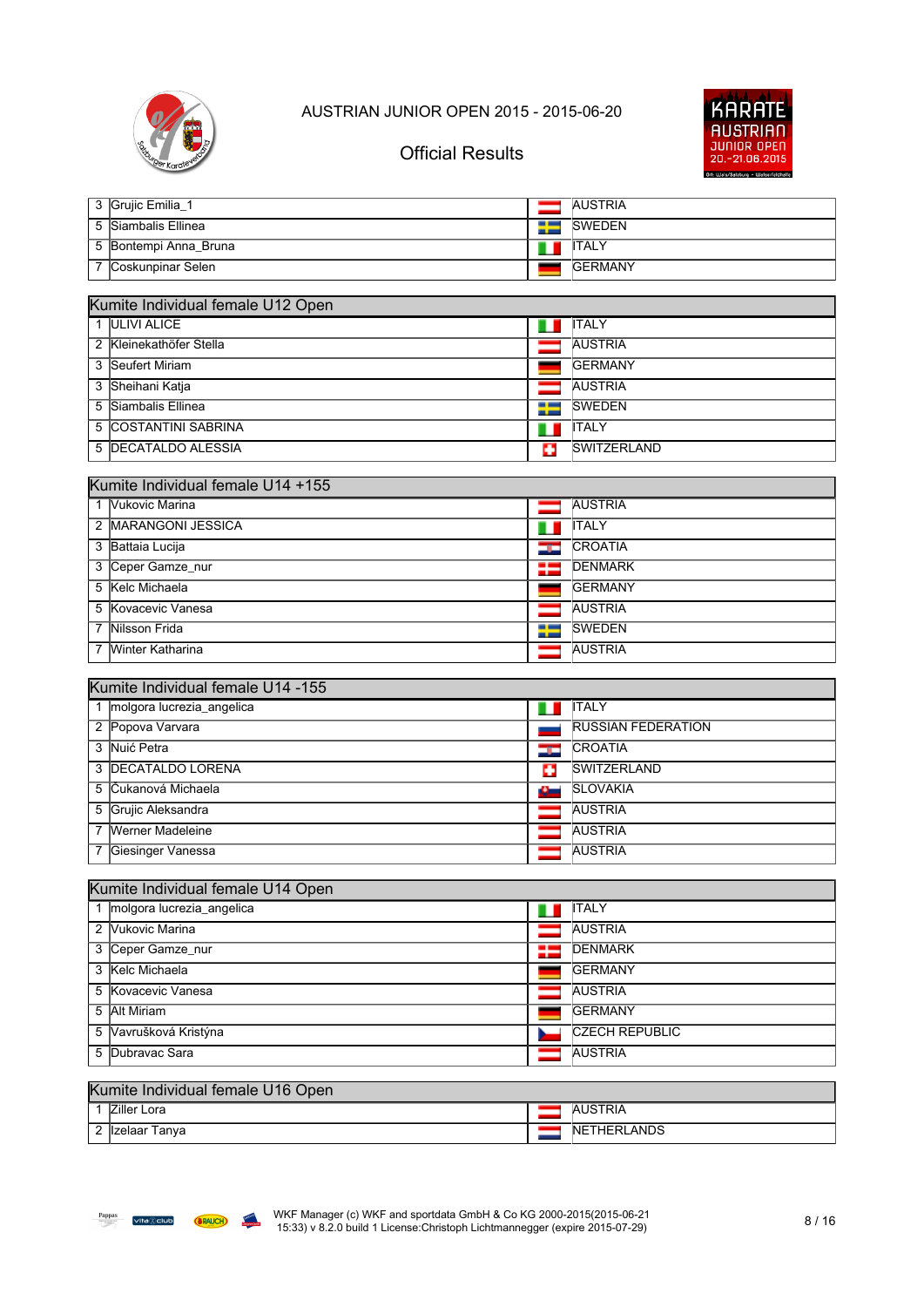



| 3 | Topalovic Lejla                   | ╼    | <b>AUSTRIA</b>     |
|---|-----------------------------------|------|--------------------|
| 3 | <b>Nilsson Tora</b>               | 93   | <b>DENMARK</b>     |
| 5 | Lyck Laura                        | 25   | <b>DENMARK</b>     |
|   | <b>5 CORBATTO MELANIE</b>         | ш    | <b>ITALY</b>       |
|   | 5 Plettenberg Romana              |      | NETHERLANDS        |
| 5 | Lindström Madeleine               | ₩    | <b>SWEDEN</b>      |
|   |                                   |      |                    |
|   | Kumite Individual female U18 Open |      |                    |
|   | 1 Lind Malou                      | ₩    | <b>DENMARK</b>     |
|   | 2 Ulluri Dielza                   | o    | <b>SWITZERLAND</b> |
|   | 3 Nilsson Anna-Johanna            | ╄    | <b>SWEDEN</b>      |
|   | 3 MASTRANTUONO ELISA              | 11   | <b>ITALY</b>       |
|   | 5 Gojak Amila                     |      | <b>AUSTRIA</b>     |
| 5 | Vorderleitner Nina                |      | <b>AUSTRIA</b>     |
| 5 | Schincariol Alexa                 | ш    | <b>ITALY</b>       |
|   | 5 BONJOUR Pauline                 | о    | <b>SWITZERLAND</b> |
|   |                                   |      |                    |
|   | Kumite Individual female U21 +68  |      |                    |
|   | 1 Zuanon Chiara                   | m    | <b>ITALY</b>       |
|   | 2 Kaufmann Fabienne               | o    | <b>SWITZERLAND</b> |
|   | 3 YILDIRIM MERYEM                 |      | <b>GERMANY</b>     |
|   | 3 Karalik Nurija                  | o    | <b>SWITZERLAND</b> |
|   | 5 Koorbekian Magdalena            |      | <b>AUSTRIA</b>     |
|   |                                   |      |                    |
|   | Kumite Individual female U21 -50  |      |                    |
|   | 1 Waber Francine                  | o    | <b>SWITZERLAND</b> |
|   | 2 GIULIANI CAMILLA                |      | <b>ITALY</b>       |
|   | 3 Enrica De_Silva                 |      | <b>ITALY</b>       |
| 3 | Imami Hayat                       | ш    | <b>ITALY</b>       |
|   | Kumite Individual female U21 -55  |      |                    |
|   | 1 Bartolotta Iliana               |      | <b>SWITZERLAND</b> |
|   | 2 Waurick Anna-Marie              | o    | <b>GERMANY</b>     |
|   | 3 Reiter Julia                    |      | <b>AUSTRIA</b>     |
|   | 3 Schwartzová Zuzana              |      | <b>SLOVAKIA</b>    |
|   |                                   | سانا |                    |
|   | 5 Michel Melinda                  | o    | <b>SWITZERLAND</b> |
|   | 5 MIGULE ANGELIQUE                |      | <b>GERMANY</b>     |
|   | Kumite Individual female U21 -61  |      |                    |
|   | 1 Brüderlin Ramona                | o    | <b>SWITZERLAND</b> |
|   | 2 Schumacher Rahel                |      | <b>SWITZERLAND</b> |
|   | 3 Kopúňová Miroslava              | o    | <b>SLOVAKIA</b>    |
|   | 3 BIONDO SARA                     | £    | <b>ITALY</b>       |
|   |                                   | ш    |                    |
|   | 5 Franzosi Marion                 | o    | SWITZERLAND        |
|   | 5 Elaswad Mariam                  |      | <b>AUSTRIA</b>     |

**Capture** Outer

7 Priewasser Julia **AUSTRIA**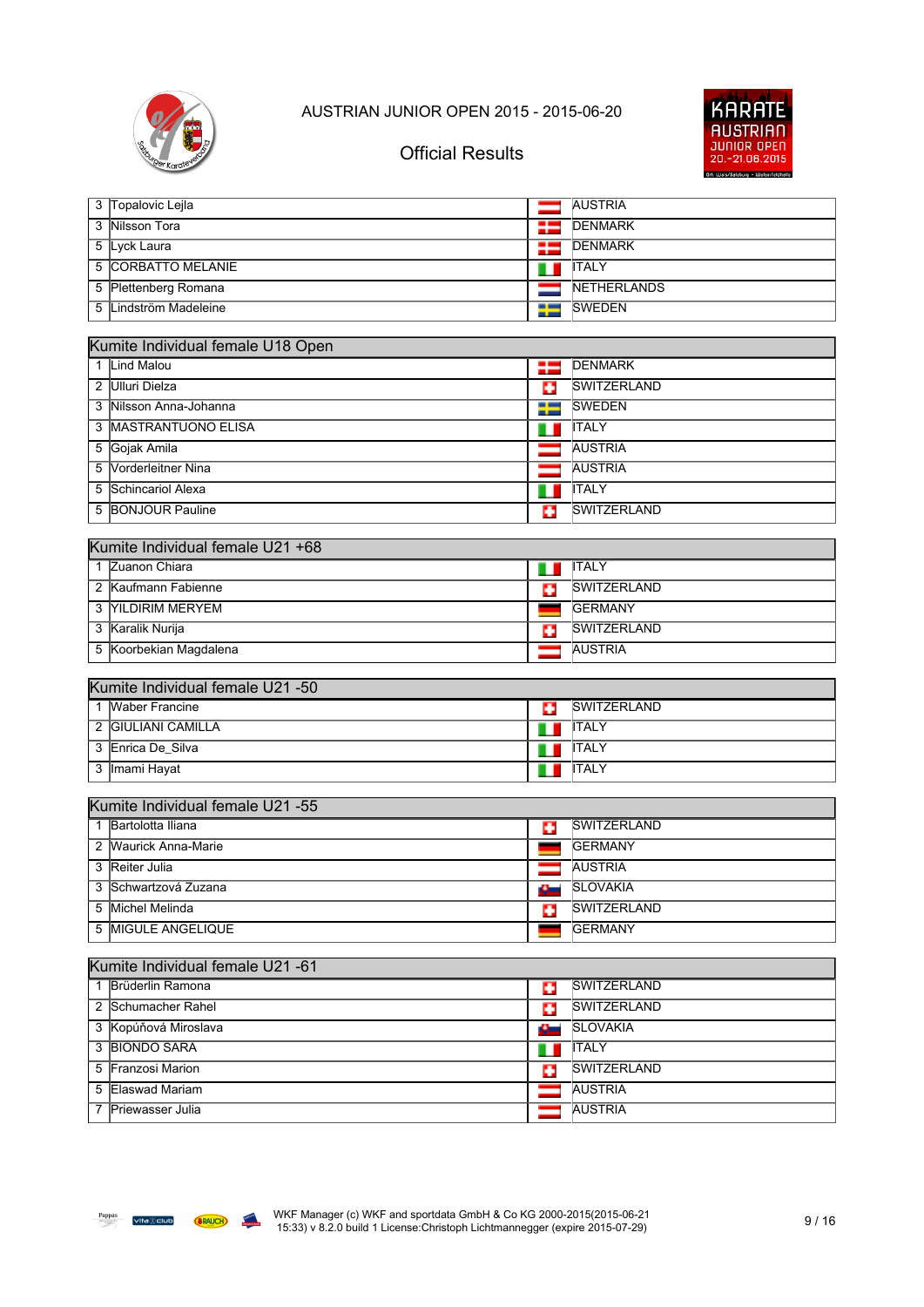



|   | Kumite Individual female U21 -68                  |         |                    |
|---|---------------------------------------------------|---------|--------------------|
|   | 1 Rasmusson Lisa                                  | ₩       | <b>SWEDEN</b>      |
|   | 2 Grimm Charlotte                                 |         | <b>GERMANY</b>     |
|   | 3 Zulauf Shalin_Lya                               | o       | <b>SWITZERLAND</b> |
|   | 3 Zoric Maja                                      | دود     | <b>CROATIA</b>     |
|   | 5 Gibiino Carla                                   | Ð       | <b>SWITZERLAND</b> |
| 5 | Sticht Patricia                                   | -       | <b>AUSTRIA</b>     |
|   |                                                   |         |                    |
|   | Kumite Individual female U21 Open                 |         |                    |
|   | 1 Rasmusson Lisa                                  | ₩       | <b>SWEDEN</b>      |
|   | 2 Haag Alexandra                                  | ▬<br>-- | <b>SWEDEN</b>      |
|   | 3 Kaufmann Fabienne                               | п       | SWITZERLAND        |
|   | 3 Korndon Alexandra                               |         | <b>AUSTRIA</b>     |
| 5 | <b>Grimm Charlotte</b>                            |         | <b>GERMANY</b>     |
| 5 | Sticht Patricia                                   |         | <b>AUSTRIA</b>     |
| 5 | <b>YILDIRIM MERYEM</b>                            |         | <b>GERMANY</b>     |
|   | 5 Franzosi Marion                                 | o       | SWITZERLAND        |
|   |                                                   |         |                    |
|   | Kumite Individual male Cadets +70                 |         | <b>SWITZERLAND</b> |
|   | 1 Wagner Kevin<br>2 Ravichandran Mathushan        | Ð       |                    |
|   |                                                   | o       | <b>SWITZERLAND</b> |
|   | 3 Omerovic Dejvid                                 |         | <b>AUSTRIA</b>     |
|   | 3 PORTERI GIOVANNI                                |         | <b>ITALY</b>       |
|   | 5 Hörmann Niklas                                  |         | <b>AUSTRIA</b>     |
|   | 5 Rajčević Luka                                   | دود     | CROATIA            |
|   |                                                   |         |                    |
|   | Kumite Individual male Cadets -52<br>1 Spitz Luca |         | <b>SWITZERLAND</b> |
|   | 2 Hartl Bor                                       | ш       | <b>SLOVENIA</b>    |
|   |                                                   | ست      |                    |
|   | 3 RAGNOLI DAVIDE                                  | ш       | <b>ITALY</b>       |
|   | 3 El-Mashtawy Ahmed                               |         | <b>AUSTRIA</b>     |
|   | 5 Durrer Andrin                                   | ÷       | SWITZERLAND        |
|   | 5 Maillefer Cyrille                               | o       | SWITZERLAND        |
|   | Kumite Individual male Cadets -57                 |         |                    |
|   | 1 Sutiak Pavel                                    | a.      | <b>SLOVAKIA</b>    |
|   | 2 Kühnel Philipp                                  | -       | <b>AUSTRIA</b>     |
|   | 3 Decio Massimiliano                              |         | <b>ITALY</b>       |
|   | 3 Benčan Dominik                                  | ш       | <b>CROATIA</b>     |
|   | 5 Fiala Daniel                                    | دود     | <b>AUSTRIA</b>     |
|   |                                                   |         | <b>AUSTRIA</b>     |
|   | 5 Dujic Mihael                                    |         |                    |
| 7 | Venturini elia                                    |         | <b>ITALY</b>       |
|   | 7 Piber Constantin                                |         | <b>AUSTRIA</b>     |
|   | Kumite Individual male Cadets -63                 |         |                    |
|   |                                                   |         |                    |

| $\mu$ and $\mu$ is a matrix in the cause of $\sigma$ |     |                  |  |  |  |
|------------------------------------------------------|-----|------------------|--|--|--|
| Arioli Andrea                                        | 4 Z | .<br><b>ITAL</b> |  |  |  |
| <b>PODSKLAN DAVID</b>                                | ж.  | <b>ISLOVAKIA</b> |  |  |  |

**Caldware** Outlet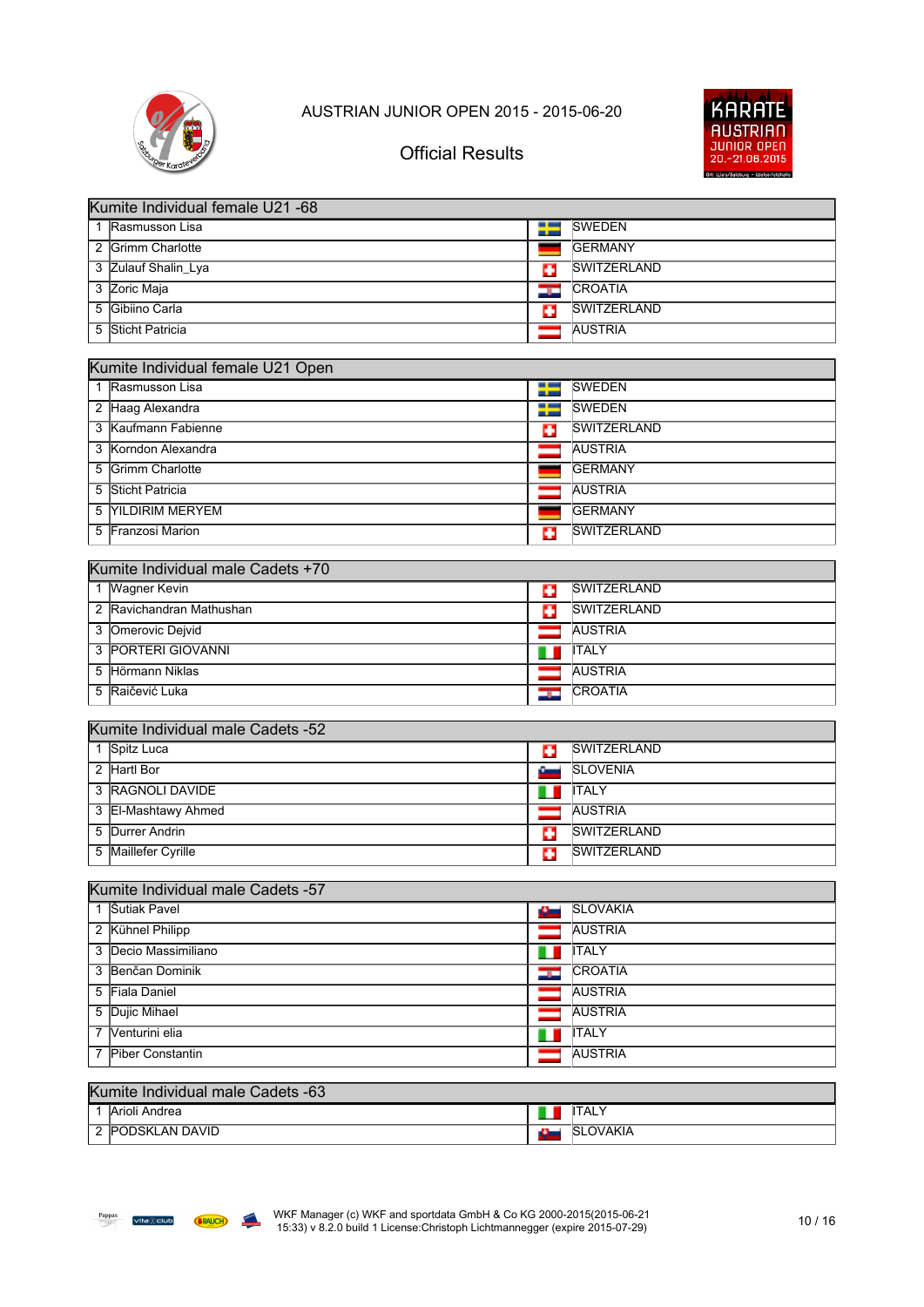



## Official Results

|                | 3 casotti simone                   | 1 D   | <b>ITALY</b>                   |
|----------------|------------------------------------|-------|--------------------------------|
| 3              | Uzelac Vedran                      | د و د | CROATIA                        |
|                | 5 Larsen Mads_Viberg               | ∺≡    | <b>DENMARK</b>                 |
|                | 5 Krapf Lionel                     | o     | <b>SWITZERLAND</b>             |
| $\overline{7}$ | <b>Karacic Paul</b>                | ۱     | CROATIA                        |
|                | 7 Fančo Tomáš                      | سائل  | <b>SLOVAKIA</b>                |
|                |                                    |       |                                |
|                | Kumite Individual male Cadets -70  |       |                                |
|                | lopez_salas adrian                 | ╬     | NORWAY                         |
|                | 2 CATTIN KEANU                     | o     | <b>SWITZERLAND</b>             |
|                | <b>3 BONOMELLI MICHAEL</b>         | н     | <b>ITALY</b>                   |
|                | 3 DELLE CURTI ASHU                 |       | <b>ITALY</b>                   |
|                | 5 Eltatawy Elsayed                 |       | <b>AUSTRIA</b>                 |
|                | 5 rifugio lorenzo                  |       | <b>ITALY</b>                   |
|                | vallicella Samuele                 |       | <b>ITALY</b>                   |
|                | 7 FRATA GIOVANNI                   |       | <b>ITALY</b>                   |
|                |                                    |       |                                |
|                | Kumite Individual male Juniors +76 |       |                                |
| 1              | Ingmansson Ludwig                  | ÷     | <b>SWEDEN</b>                  |
|                | 2 Vidovic Darko                    |       | <b>AUSTRIA</b>                 |
|                | 3 Brajic Sebastian                 | ╄     | <b>SWEDEN</b>                  |
|                | 3 Bunjevac Jakov                   | درتك  | <b>CROATIA</b>                 |
|                | 5 GHISLANDI MICHAEL                |       | <b>ITALY</b>                   |
| 5              | Simonetti Mattia                   |       | <b>ITALY</b>                   |
|                |                                    |       |                                |
|                | Kumite Individual male Juniors -55 |       |                                |
| 1              | Greco Danilo                       |       | <b>ITALY</b>                   |
| 2              | <b>CIVIDINI MATTEO</b>             |       | <b>ITALY</b>                   |
|                | 3 Daltin Eric                      | Ш     | <b>ITALY</b>                   |
|                | 3 Barkelind Daniel                 | H     | <b>SWEDEN</b>                  |
|                | 5 Rupp Dominic                     | o     | <b>SWITZERLAND</b>             |
| 5              | <b>LANZINI RICCARDO</b>            |       | <b>ITALY</b>                   |
|                | Kumite Individual male Juniors -61 |       |                                |
|                | 1 PISINO Noah                      |       | SWITZERLAND                    |
|                | 2 PAJAZITI ENDRIT                  | o     | <b>SWITZERLAND</b>             |
|                | 3 Goglio Stefano                   | G     | <b>ITALY</b>                   |
|                | 3 Vanacore Gianluca                | ш     | <b>SWITZERLAND</b>             |
|                | 5 sada mirsad                      | o     | <b>ITALY</b>                   |
|                |                                    |       |                                |
|                | 5 GRADINAR IURI<br>7 Bothe Tom     | Ш     | <b>ITALY</b><br><b>GERMANY</b> |
|                |                                    |       |                                |
|                | Kumite Individual male Juniors -68 |       |                                |
|                | 1 KABASHI KEVIN                    | Ð     | <b>SWITZERLAND</b>             |
|                | $\n  2$ Dlmbn Jongo                |       | $\blacksquare$ DENMADK         |

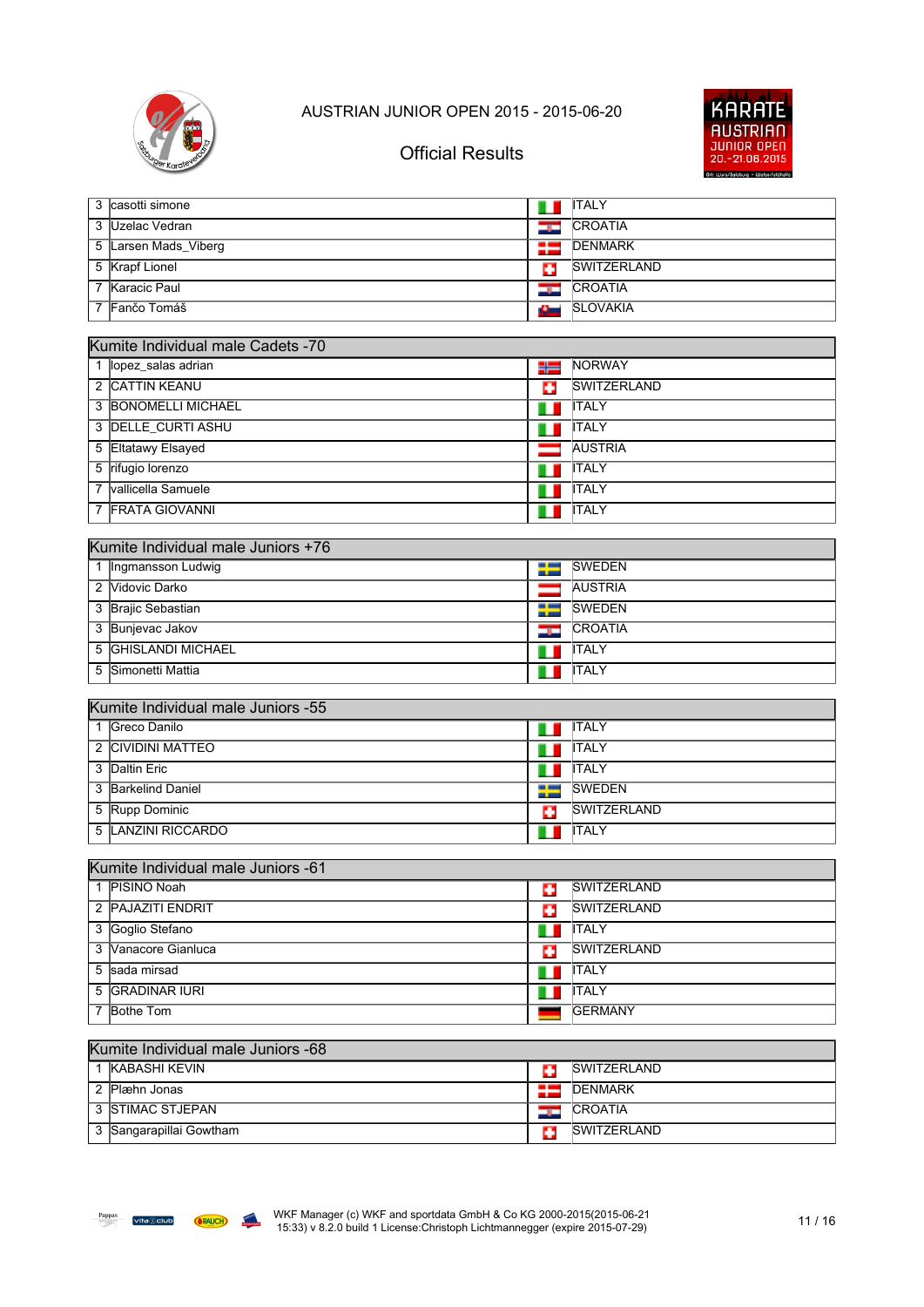



## Official Results

|  | 5 Dertnig Gregor         |             | <b>AUSTRIA</b> |
|--|--------------------------|-------------|----------------|
|  | 5 Delle_Curti Alessandro |             | <b>I</b> ITALY |
|  | hansen ole_christian     | <b>TIME</b> | <b>INORWAY</b> |
|  | Mazza Elia               |             | <b>I</b> ITALY |

| Kumite Individual male Juniors -76 |     |                    |  |  |  |
|------------------------------------|-----|--------------------|--|--|--|
| 1 SCALMANA CHRISTIAN               |     | <b>ITALY</b>       |  |  |  |
| 2 Lulić Ivan                       | درد | <b>CROATIA</b>     |  |  |  |
| 3 medaglia alberto                 | ш   | <b>ITALY</b>       |  |  |  |
| 3 Brunner Philippe                 | Ŧ   | <b>SWITZERLAND</b> |  |  |  |
| 5 AVIAN GIANLUCA                   | Ш   | <b>ITALY</b>       |  |  |  |
| 5 Sahini Aron                      | درد | <b>CROATIA</b>     |  |  |  |
| 7 KABASHI KOL                      | ÷   | <b>SWITZERLAND</b> |  |  |  |
| 7 KRASNIQI Egzon                   | ÷   | <b>SWITZERLAND</b> |  |  |  |

| Kumite Individual male U12 +145 |   |                    |  |  |  |
|---------------------------------|---|--------------------|--|--|--|
| 1 KABASHI JOHN                  | Ф | <b>SWITZERLAND</b> |  |  |  |
| 2 Nigsch Adrian                 |   | <b>AUSTRIA</b>     |  |  |  |
| 3 Böhler Yannick                |   | <b>AUSTRIA</b>     |  |  |  |
| 3 Stegner Manuel                |   | <b>AUSTRIA</b>     |  |  |  |
| 5 GIRARDI MICHELE               |   | <b>ITALY</b>       |  |  |  |
| 5 Steininger Lukas              |   | <b>GERMANY</b>     |  |  |  |
| rubele simone                   |   | <b>ITALY</b>       |  |  |  |
| <b>Vlaicu Dominik</b>           |   | <b>GERMANY</b>     |  |  |  |

#### Kumite Individual male U12 -145

| Philippen Gino        |    | <b>NETHERLANDS</b> |  |  |
|-----------------------|----|--------------------|--|--|
| 2 PRIZZON FILIPPO     | ш  | <b>ITALY</b>       |  |  |
| 3 Harvančik Filip     | £. | <b>SLOVAKIA</b>    |  |  |
| 3 Zanelli Mattia      |    | <b>ITALY</b>       |  |  |
| 5 Stelzl Alexander    |    | <b>GERMANY</b>     |  |  |
| 5 MORICI LORENZO      |    | <b>ITALY</b>       |  |  |
| <b>Gartner Marcel</b> |    | <b>AUSTRIA</b>     |  |  |

| Kumite Individual male U12 Open |   |                    |  |  |
|---------------------------------|---|--------------------|--|--|
| 1 Schmid Janick                 | o | <b>SWITZERLAND</b> |  |  |
| 2 Fanti Gabriel                 |   | <b>IGERMANY</b>    |  |  |
| 3 Gartner Marcel                |   | <b>AUSTRIA</b>     |  |  |
| 3 Nigsch Adrian                 |   | <b>AUSTRIA</b>     |  |  |
| 5 Platkov Alexander             |   | <b>IGERMANY</b>    |  |  |
| 5 Noori Keshwear                |   | <b>AUSTRIA</b>     |  |  |
| 5 Stegner Manuel                |   | <b>AUSTRIA</b>     |  |  |
| 5 Steininger Lukas              |   | <b>IGERMANY</b>    |  |  |

### Kumite Individual male U14 +165

|   | Tomlianovic Leon    | -- | $\sim$ $\sim$<br>$\mathsf{H}$ |
|---|---------------------|----|-------------------------------|
| - | henrik<br>om-<br>w. |    | 1 A \<br>.ותי<br>NI           |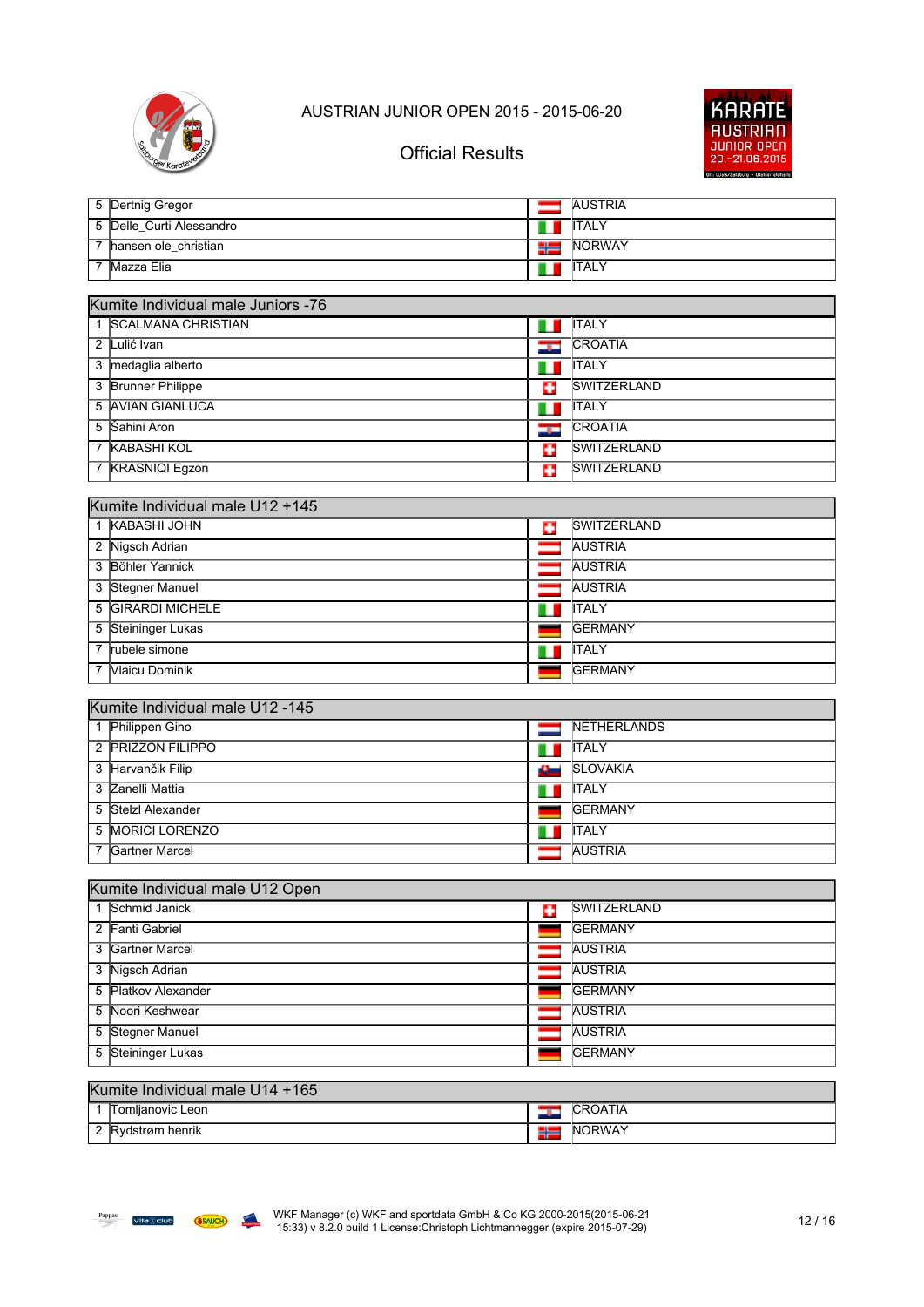



## Official Results

| 。3 旧aj-Ehwaich Amir        | <b>AUSTRIA</b>   |
|----------------------------|------------------|
| 3 Schwartz Róbert          | <b>ISLOVAKIA</b> |
| 5 <i>Schütze Sebastian</i> | <b>AUSTRIA</b>   |
| 5 Dafanek Lukas            | <b>AUSTRIA</b>   |

| Kumite Individual male U14 -155 |      |                 |  |  |
|---------------------------------|------|-----------------|--|--|
| 1 Bøndergaard Jesper            | ₩    | <b>DENMARK</b>  |  |  |
| 2 Kowarik Matthias              |      | <b>AUSTRIA</b>  |  |  |
| 3 LUCCHESI DENNIS               |      | <b>ITALY</b>    |  |  |
| 3 Tvrdoň Andrej                 | سائك | <b>SLOVAKIA</b> |  |  |
| 5 Hinterbuchner Dominik         |      | <b>AUSTRIA</b>  |  |  |
| 5 Jović - Kekez Karlo           | درد. | <b>CROATIA</b>  |  |  |
| 7 ANDREOLI LORENZO              | ш    | <b>ITALY</b>    |  |  |
| Willach Lukas                   |      | <b>IGERMANY</b> |  |  |

| Kumite Individual male U14 -165 |                   |                         |                     |  |
|---------------------------------|-------------------|-------------------------|---------------------|--|
|                                 | 1 Schippers Sammy |                         | <b>INETHERLANDS</b> |  |
|                                 | 2 Sbroggio ANDREA |                         | <b>ITALY</b>        |  |
|                                 | 3 Gashi Melos     | $\widehat{\,\bullet\,}$ | KOSOVO, REPUBLIC OF |  |
|                                 | 3 Gama Karol      |                         | <b>SLOVAKIA</b>     |  |
|                                 | 5 Virtanen Saku   |                         | <b>FINLAND</b>      |  |
|                                 | 5 Thomas Lukas    |                         | <b>IGERMANY</b>     |  |
|                                 | 7 Schneider Lukas |                         | <b>AUSTRIA</b>      |  |
|                                 | 7 Ružić Adrian    |                         | <b>CROATIA</b>      |  |

#### Kumite Individual male U14 Open

| 1 Tomljanovic Leon | ÷ | <b>CROATIA</b>      |  |  |
|--------------------|---|---------------------|--|--|
| 2 LUCCHESI DENNIS  |   | <b>ITALY</b>        |  |  |
| 3 Thomas Lukas     |   | <b>IGERMANY</b>     |  |  |
| 3 QUACECI ALFIO    |   | <b>ITALY</b>        |  |  |
| 5 Haj-Ehwaich Amir |   | <b>AUSTRIA</b>      |  |  |
| 5 Virtanen Saku    |   | <b>FINLAND</b>      |  |  |
| 5 Gashi Melos      | Ŧ | KOSOVO, REPUBLIC OF |  |  |
| 5 Gama Karol       |   | <b>SLOVAKIA</b>     |  |  |

| Kumite Individual male U16 Open |   |                     |  |  |
|---------------------------------|---|---------------------|--|--|
| 1 Arioli Andrea                 |   | <b>ITALY</b>        |  |  |
| 2 Hörmann Niklas                |   | <b>AUSTRIA</b>      |  |  |
| 3 Ravichandran Mathushan        | o | <b>SWITZERLAND</b>  |  |  |
| 3 OECHSLIN Robin                | o | <b>ISWITZERLAND</b> |  |  |
| 5 Larsen Mads_Viberg            |   | <b>DENMARK</b>      |  |  |
| 5 Omerovic Dejvid               |   | <b>AUSTRIA</b>      |  |  |
| 5 lopez salas adrian            |   | <b>INORWAY</b>      |  |  |
| 5 Kovacevic Filip               |   | <b>AUSTRIA</b>      |  |  |
|                                 |   |                     |  |  |
| Kumite Individual male U18 Open |   |                     |  |  |
| 1 Ingmansson Ludwig             |   | <b>SWEDEN</b>       |  |  |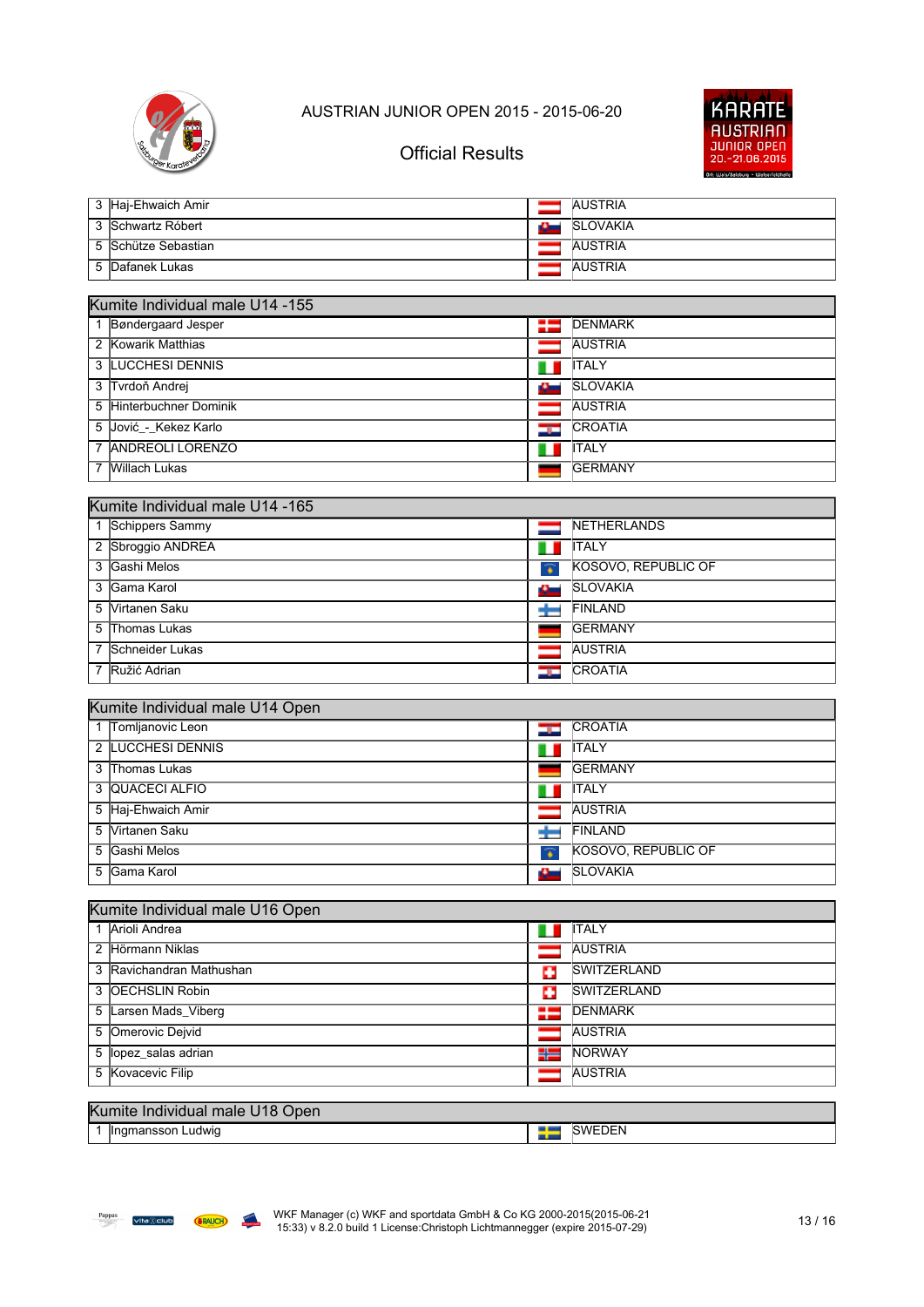



| 2 Gratzer Andre                                 |       | <b>AUSTRIA</b>      |  |  |  |
|-------------------------------------------------|-------|---------------------|--|--|--|
| 3 STIMAC STJEPAN                                | ندر ک | CROATIA             |  |  |  |
| 3 Brajic Sebastian                              | ₩     | <b>SWEDEN</b>       |  |  |  |
| 5 Benger Alexander                              |       | <b>AUSTRIA</b>      |  |  |  |
| 5 Bunjevac Jakov                                | ۵ū    | <b>CROATIA</b>      |  |  |  |
| 5 hansen ole_christian                          | 52    | NORWAY              |  |  |  |
| <b>PAJAZITI ENDRIT</b><br>5                     | Ф     | <b>SWITZERLAND</b>  |  |  |  |
|                                                 |       |                     |  |  |  |
| Kumite Individual male U21 +84                  |       |                     |  |  |  |
| Lardy Tyron<br>$\mathbf{1}$                     |       | NETHERLANDS         |  |  |  |
| 2 Kerber Benjamin                               |       | <b>GERMANY</b>      |  |  |  |
| 3 cosciotti patrizio                            |       | <b>ITALY</b>        |  |  |  |
| 3 Syla Sylejman                                 |       | <b>AUSTRIA</b>      |  |  |  |
| 5 Sejdijaj Bujar                                | o     | SWITZERLAND         |  |  |  |
| 5 malinverno jonathan                           | ш     | <b>ITALY</b>        |  |  |  |
|                                                 |       |                     |  |  |  |
| Kumite Individual male U21 -60<br>1 Arifi Orges |       | KOSOVO, REPUBLIC OF |  |  |  |
| 2 ALIBRANDI GIUSEPPE                            | Ŧ     | <b>ITALY</b>        |  |  |  |
|                                                 | 1 D   |                     |  |  |  |
| 3 Quraishi Nooragha                             |       | <b>GERMANY</b>      |  |  |  |
| Kumite Individual male U21 -67                  |       |                     |  |  |  |
| 1 Rettenbacher Luca                             |       | <b>AUSTRIA</b>      |  |  |  |
| 2 Lindelauf Jolano                              |       | NETHERLANDS         |  |  |  |
| 3 PIZZO DAVIDE                                  |       | <b>ITALY</b>        |  |  |  |
| 3 Wrabec Daniel                                 |       | <b>AUSTRIA</b>      |  |  |  |
| 5 TALON CARLO                                   | ш     | <b>ITALY</b>        |  |  |  |
| 7 Kalajdjic Stefan                              |       | <b>AUSTRALIA</b>    |  |  |  |
|                                                 |       |                     |  |  |  |
| Kumite Individual male U21 -75                  |       |                     |  |  |  |
| 1 Engman William                                | ₩     | <b>SWEDEN</b>       |  |  |  |
| 2 Andersen Jonas                                | 25    | <b>DENMARK</b>      |  |  |  |
| 3 PIGAT ENRICO                                  |       | <b>ITALY</b>        |  |  |  |
| Rettenbacher Robin<br>3                         |       | <b>AUSTRIA</b>      |  |  |  |
|                                                 |       |                     |  |  |  |
| Kumite Individual male U21 -84                  |       |                     |  |  |  |
| 1 SHANE Julian                                  | ш     | SWITZERLAND         |  |  |  |
| 2 Hodzic Adis                                   | -92   | <b>CROATIA</b>      |  |  |  |
| 3 Kallina Frederick                             | ═     | <b>AUSTRIA</b>      |  |  |  |
| 3 BERTA MATTIA                                  | 1 P   | <b>ITALY</b>        |  |  |  |
| 5 Reindl Thomas                                 |       | <b>AUSTRIA</b>      |  |  |  |
| 5 Grossmann Alexander                           |       | <b>AUSTRIA</b>      |  |  |  |
|                                                 |       |                     |  |  |  |
| Kumite Individual male U21 Open                 |       |                     |  |  |  |

#### Kumite Individual male U21 Open

| lRettenbacher Luca | <b>AUSTRIA</b>      |
|--------------------|---------------------|
| Lardy Tyron        | <b>INETHERLANDS</b> |
| Rettenbacher Robin | <b>AUSTRIA</b>      |

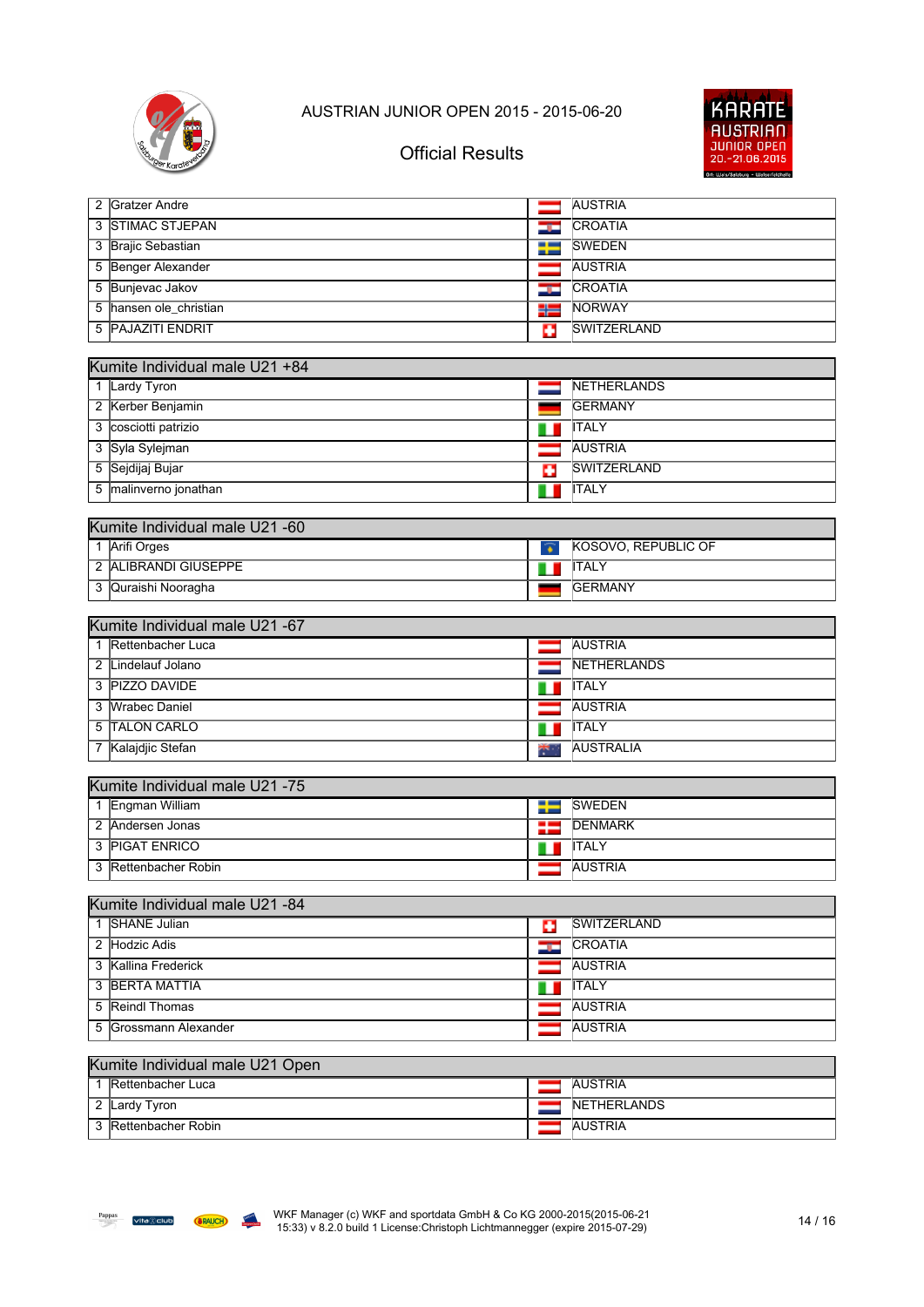



| 3 Migdalski Mariusz |   | <b>POLAND</b>       |
|---------------------|---|---------------------|
| 5 BULL VICTOR       |   | <b>ISWEDEN</b>      |
| 5 BERTA MATTIA      | Ш | <b>I</b> ITALY      |
| 5 SHANE Julian      | ę | <b>ISWITZERLAND</b> |

#### Kumite Team female U16

| Salzburger Karateverband      |    | <b>AUSTRIA</b> |
|-------------------------------|----|----------------|
| Eppenschwandtner Chiara       |    |                |
| Hinterseer Lara               |    |                |
| Sheihani Alia                 |    |                |
| - Topalovic Lejla             |    |                |
| Ziller Lora                   |    |                |
| 2 LZ Vorarlberg 1             |    | <b>AUSTRIA</b> |
| - Gehrer Rebecca              |    |                |
| l- Maksimovic Marijana        |    |                |
| Üstün Aylin                   |    |                |
| 3 Budo Sportskarate Holstebro | 22 | <b>DENMARK</b> |
| - Prebendorf Madsen Amanda    |    |                |
| - Lindstrøm Nathalie          |    |                |
| - Ceper Gizem_Nur             |    |                |
| 3 Bushi                       | 52 | <b>DENMARK</b> |
| - Hallqvist Nora              |    |                |
| - Nilsson Tora                |    |                |
| - Lyck Laura                  |    |                |
|                               |    |                |

| Kumite Team female U18 |                            |     |                |  |
|------------------------|----------------------------|-----|----------------|--|
|                        | 1 KARATE DO SHO BRESCIA IT |     | <b>ITALY</b>   |  |
|                        | - Fidanza Giorgia          |     |                |  |
|                        | - Maffini Sahara Sonia     |     |                |  |
|                        | l- Schincariol Alexa       |     |                |  |
|                        | 2 KK OPATIJA               | دره | <b>CROATIA</b> |  |
|                        | Barac Marina               |     |                |  |
|                        | - Peruško Lucija           |     |                |  |
|                        | l- Peruško Petra           |     |                |  |
|                        | I- Vretenar Ana            |     |                |  |
|                        | 3 Walserfeld               |     | <b>AUSTRIA</b> |  |
|                        | I- Vorderleitner Nina      |     |                |  |
|                        | l- Hollweger Anja          |     |                |  |
|                        | - Haidinger Laura          |     |                |  |

#### Kumite Team female U21

| Salzburger Karateverband |  | <b>AUSTRIA</b>  |  |  |
|--------------------------|--|-----------------|--|--|
| - Koorbekian Magdalena   |  |                 |  |  |
| I- Korndon Alexandra     |  |                 |  |  |
| I- Priewasser Julia      |  |                 |  |  |
| I- Reiter Julia          |  |                 |  |  |
| 2 SHOTOKAN ESSLINGEN     |  | <b>IGERMANY</b> |  |  |
| l- MIGULE ANGELIQUE      |  |                 |  |  |
| I- GRIMM CHARLOTTE       |  |                 |  |  |
| I- BUKINA DIANA          |  |                 |  |  |

#### Kumite Team male U16 1 Budo Sportskarate Holstebro **DENMARK** 25 - Lopez Adrian - Nielsen Casper\_Victor - Larsen Mads\_Viberg 2 Salzburger Karateverband AUSTRIA